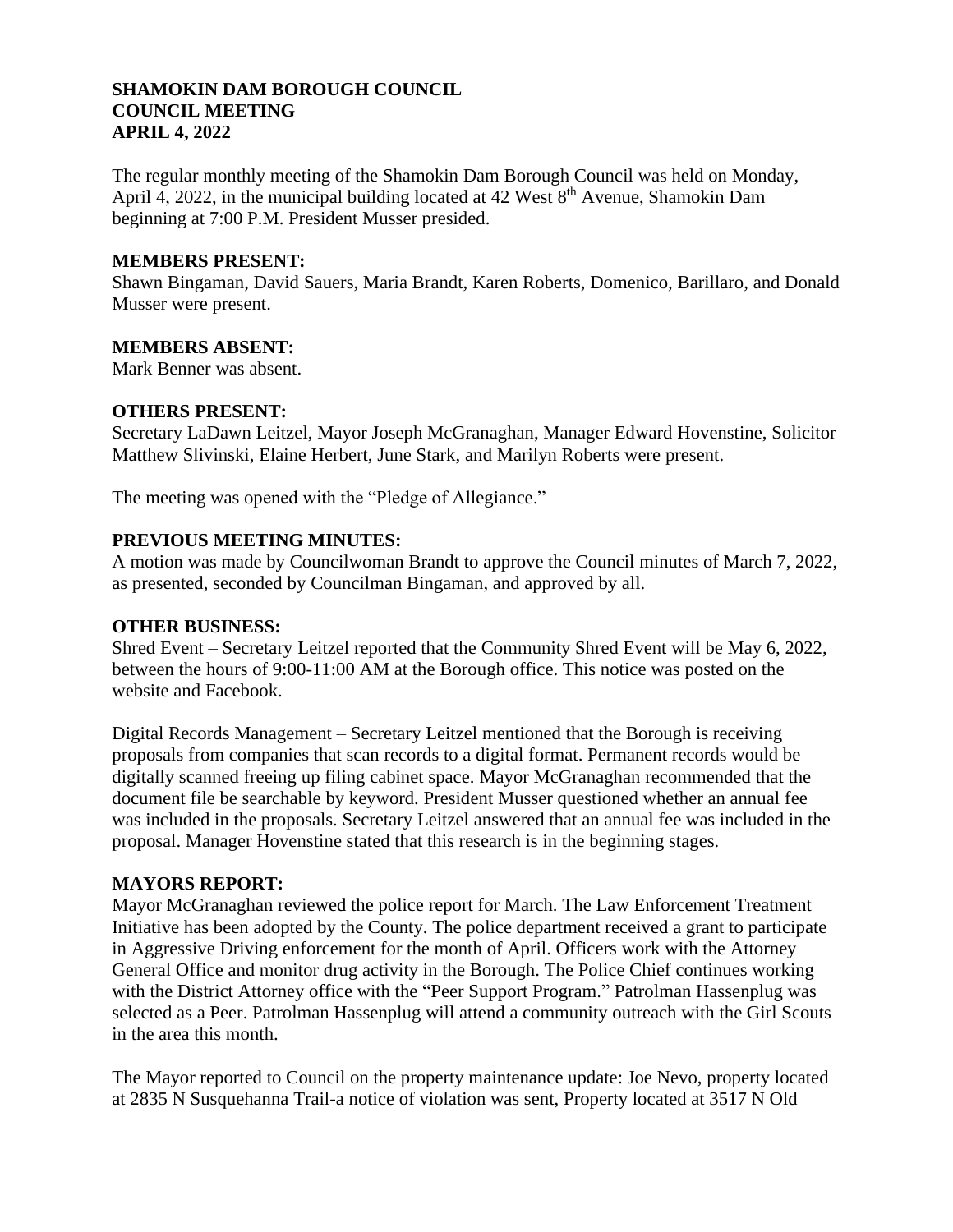### **Shamokin Dam Borough Council Page 2 April 4, 2022**

Trail-property owner requested an extension of two weeks, Property owned by Jim Eister located in the Borough-the barn will be removed, Kyle Mirolli property-no update, Kratzer Oil property (Golden Chopsticks)-waiting on insurance outcome regarding remodel or demolition, and Dollar General Property-complaints of denying access to public restrooms.

Mayor McGranaghan reported that Jim Emery of Central Keystone COG conducted a second inspection of the Golden Chopsticks restaurant building and noticed several fire code violations that would have been addressed, if the Borough would adopt the fire safety code, which inspects for fire and life safety requirements. Mr. Emery requested that the Borough reconsider the adoption of the Fire Safety Program/Inspection of Non-residential Structures. Councilman Sauers discussed his objection of rental housing two units, or more being considered commercial, and would consider the program if only businesses would be inspected. Mayor McGranaghan stated that the fire department is in favor of this program. A Workshop meeting will be held on Thursday, April 21, 2022, at 7:00 PM to discuss the Fire Safety Program.

The Mayor reported that the police department sent a notice to Sixth Avenue regarding the issue of feeding cats.

# **MANAGERS REPORT:**

Water System Incident – Manager Hovenstine discussed a water incident that happened on March 11, 2022, regarding a fire in Monroe Township when DH&L fire department used a Borough hydrant, which caused a water break on W Eleventh Avenue. Two residents were without water until the water line could be repaired, and the repair cost approximately \$12,000.00. Manager Hovenstine requested sending a letter to DH&L fire company explaining the proper hydrant procedures.

PENNDOT Reimbursement – Manager Hovenstine submitted an invoice to PENNDOT for the reimbursement of the actual costs incurred for preliminary engineering, right-of-way, and materials necessary for the relocation of the utility facilities. The Borough received the payment in the amount of \$39,461.65. The amount was deposited into the General Fund and will be transferred to the Water/Sewer Fund.

2022 Streets Program – The Manager discussed the 2022 Street Program including Jonathan Road, Maple Street, and an island on Baldwin Blvd.

Weller Field – The Borough crew have been working at Weller Field such as removal of the fence and the scoreboard.

Routes 11/15 Manhole Project – The Borough worked with New Enterprise to fix an issue with a manhole cover across from McDonalds that was being removed by traffic, mainly tractor trailer trucks hitting it. Manager Hovenstine will continue to work with New Enterprise to replace the remaining manholes with similar products.

# **SOLICITOR REPORT:**

Solicitor Slivinski reviewed the annexation of the Eleventh Avenue property.